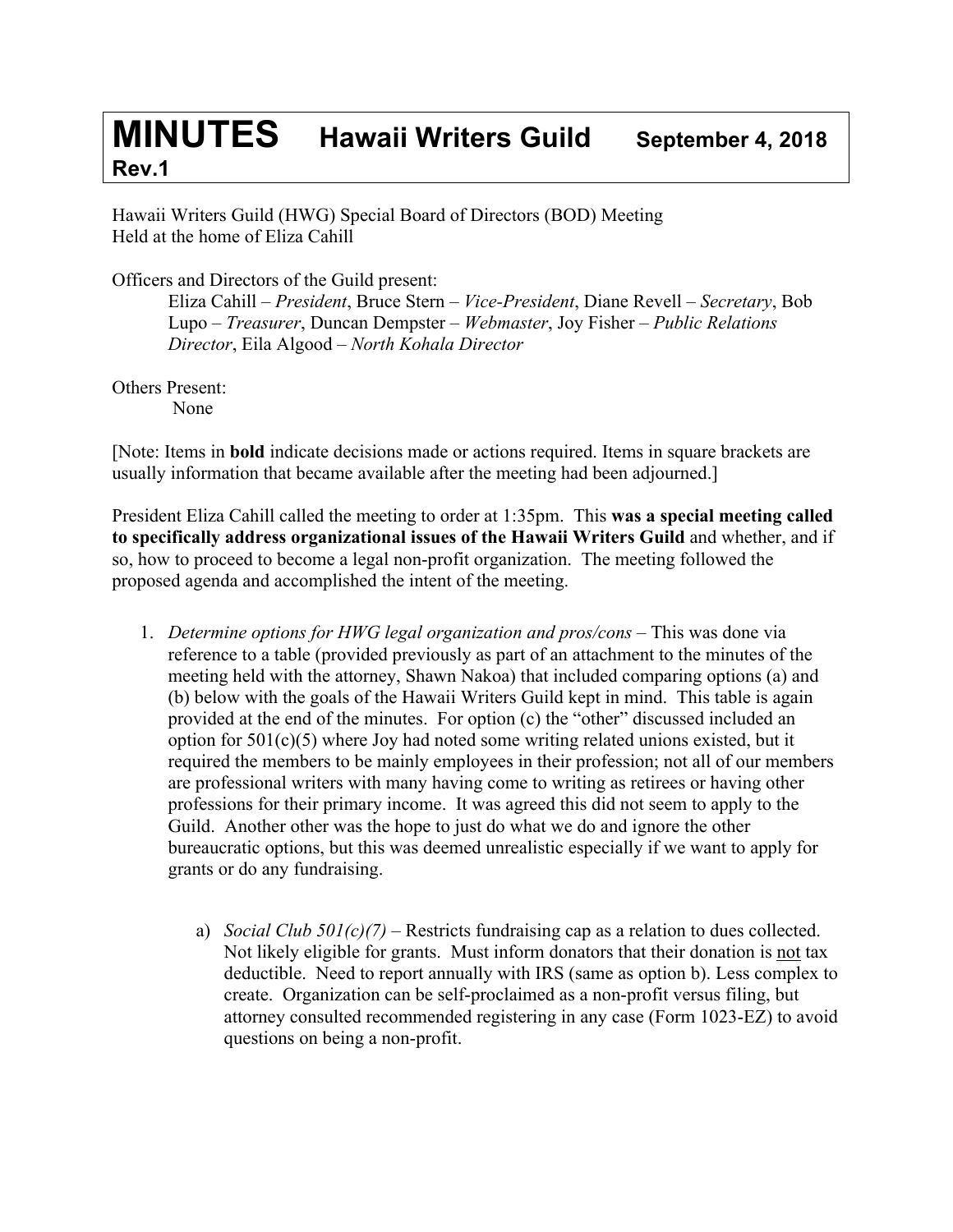- b) *Qualified Charity 501(c)(3)* More complex to file and qualify for this category. That equates to more legal expenses especially for the initial filing and creation of Articles of Incorporation. Requires annual reporting (same as option a). Allows donations to be tax deductible for donors. Allows for fundraising without limits based on membership dues. Allows selling of Guild items to non-members (unlike option a) such as t-shirts. Allows application for grants that often require qualified charity status.
- c) *Other* Either 501(c)(5) Labor Union, or "as is without filing": Both deemed inappropriate for the Guild's make-up and goals.
- 2. *List how each option meets the current/future goals for HWG* Summarized above in the positive points for options a and b with our goals including providing classes and workshops for members (free) and outsiders (fundraising) and perhaps holding fund raising contests (like a poetry slam). Opens opportunities to apply for grants to further writing skills in our communities. It was suggested the Board members should start to scout for appropriate grants the Guild could apply for our use.
- **3.** *Decide on way forward* **We voted** (also moved, seconded) **unanimously after much discussion to hire attorney Shawn Nakoa to assist us to become a qualified charity under section 501(c)(3) of the Internal Revenue Code.**
	- a) *If Qualified Charity 501(c)(3) Board will need to agree to proceed with work by Shawn Nakoa to develop our Articles of Incorporation* – This was agreed to be done with Joy as the contact person. She was given a few questions we wanted Shawn answer. [**Joy provided a Memo to Board on September 6th (provided as an attachment) about her conversation with Shawn relaying our decision to proceed and that provided answers to the questions she raised with Shawn.**]
	- b) *Determine and approve budget allocation to proceed in any case*. With Bob Lupo leading the discussion and based on prior indication of costs during the consultation with Shawn on August 28th, **we agreed to begin efforts to raise a \$4000 budget specific to this effort to become a qualified charity**. Joy was willing to **donate the funds for this budget item, so we do not take it away from our current Guild finances**, but others present also agreed to donate so she would not need to handle the full cost. It was **agreed to provide donations to the Hawaii Writers Guild with a note the intent is for funds to be used to become a 501(c)(3) qualified charity** (versus just a general fund donation). As the costs proceed we can solicit donations from the full membership if needed. It was deemed a fundraising effort beyond this was not needed. It was **also discussed that the initial retainer for the attorney should be around \$500**, but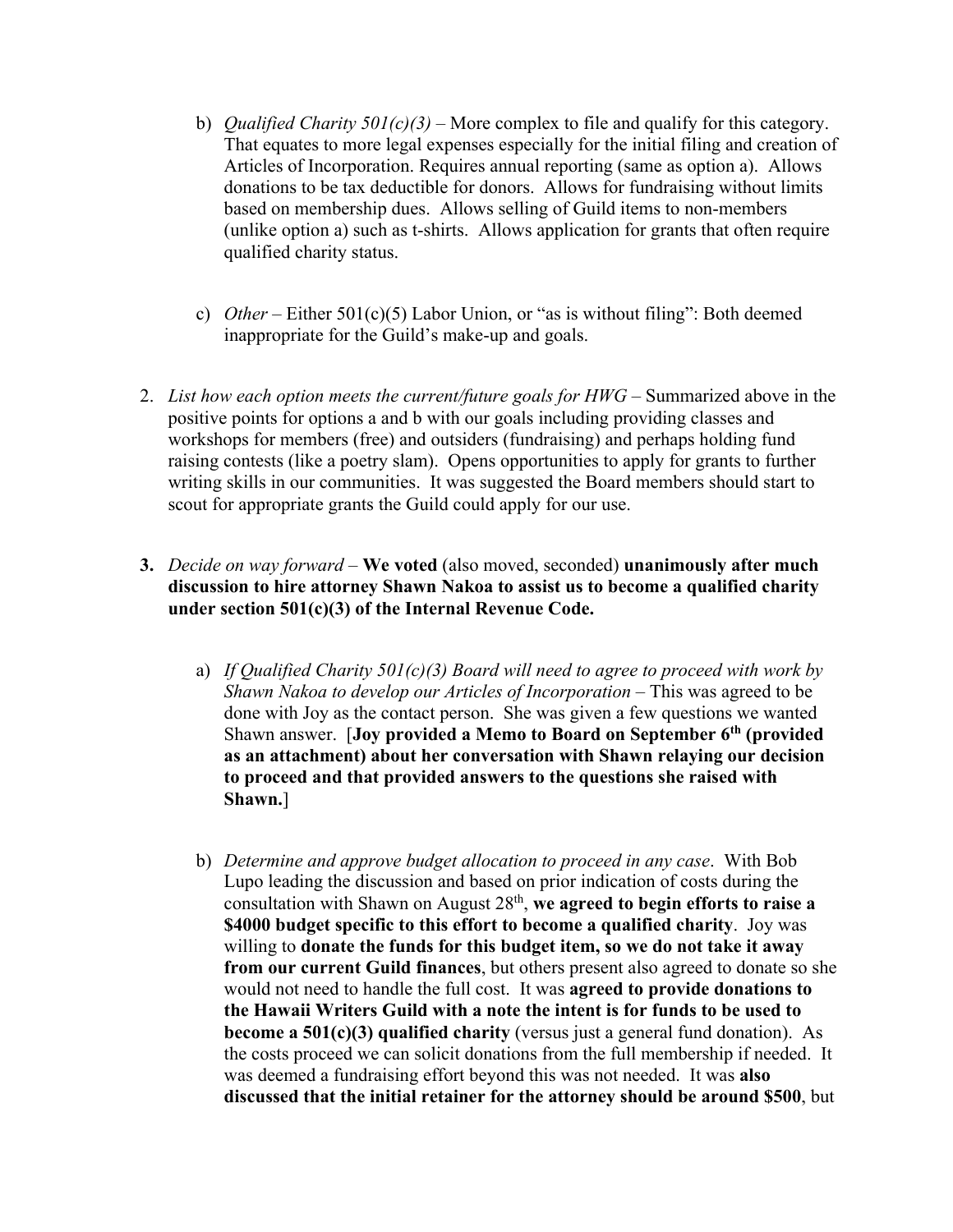this would require feedback from Shawn. [As noted in Joy's Memo to Board of September 6<sup>th</sup> after her discussion with Shawn the **initial retainer will be \$600**. This will cover drafting and filing Articles of Incorporation and drafting a revised set of Bylaws. Subsequent work will be billed periodically at the rate of \$275 per hour with payment due within 10 days after billing. Joy will sign the retainer agreement as one of the initial incorporators and a check will be sent to Shawn Nakoa in the amount of \$600]

- 4. *For our EIN we need to update the address of record (both a mailing address and a physical address that can receive mail are required).*
	- a) *Obtain the Guild's own post office box?* This was **deemed unnecessary** and we can avoid the annual costs (and potential lost keys) this would entail.
	- b) *Whose physical address can be used?* It was decided that based on the small volume of Guild mail to **Eliza's home address** which is our current address used for bank statements and that she believes per discussions with her landlady she'll live there many years, **we can use her home address as the Guild's official physical and mailing address for our EIN** which is currently listed under Ray Pace's address.
	- c) *Diane to update the EIN address of record using form 8822-B when addresses are determined*. **Yes**. [Diane just completed process of filling in the form and with many e-mail exchanges after it was realized **we also need to change our Responsible Party associated with the EIN** (currently Ray Pace). Then we had to determine who was a Principle Officer as it relates to this form since by reference to another form, the Responsible Party should be a Principle Officer. Any of our elected officers could fill this role per IRS definitions. The **end result is Diane as Secretary is listed as the new Responsible Party. The form will be mailed 9/8/18.**]
- 5. *Clean up Bylaws based on pending changes and any required for compliance for legal entity such as a reference to Articles of Incorporation* (see table of current Bylaws status below). It was agreed this would better be **handled between now and our next meeting (Sept.11) using e-mails** to vote on-line giving board members time to better understand the issues outside the meeting. So, **before the next meeting let Diane and the others know which pending changes are okay or if comments that would withhold approval** this way **only the items needing discussion will need to be handled at the next meeting**. [Diane will resend the Bylaws status table with the respective word changes included no later than 9/9/18.] When Diane has concurrence on the pending changes she will update the Bylaws with all the changes, Joy can then provide a copy to Shawn, and Duncan can replace the website copy with the new one.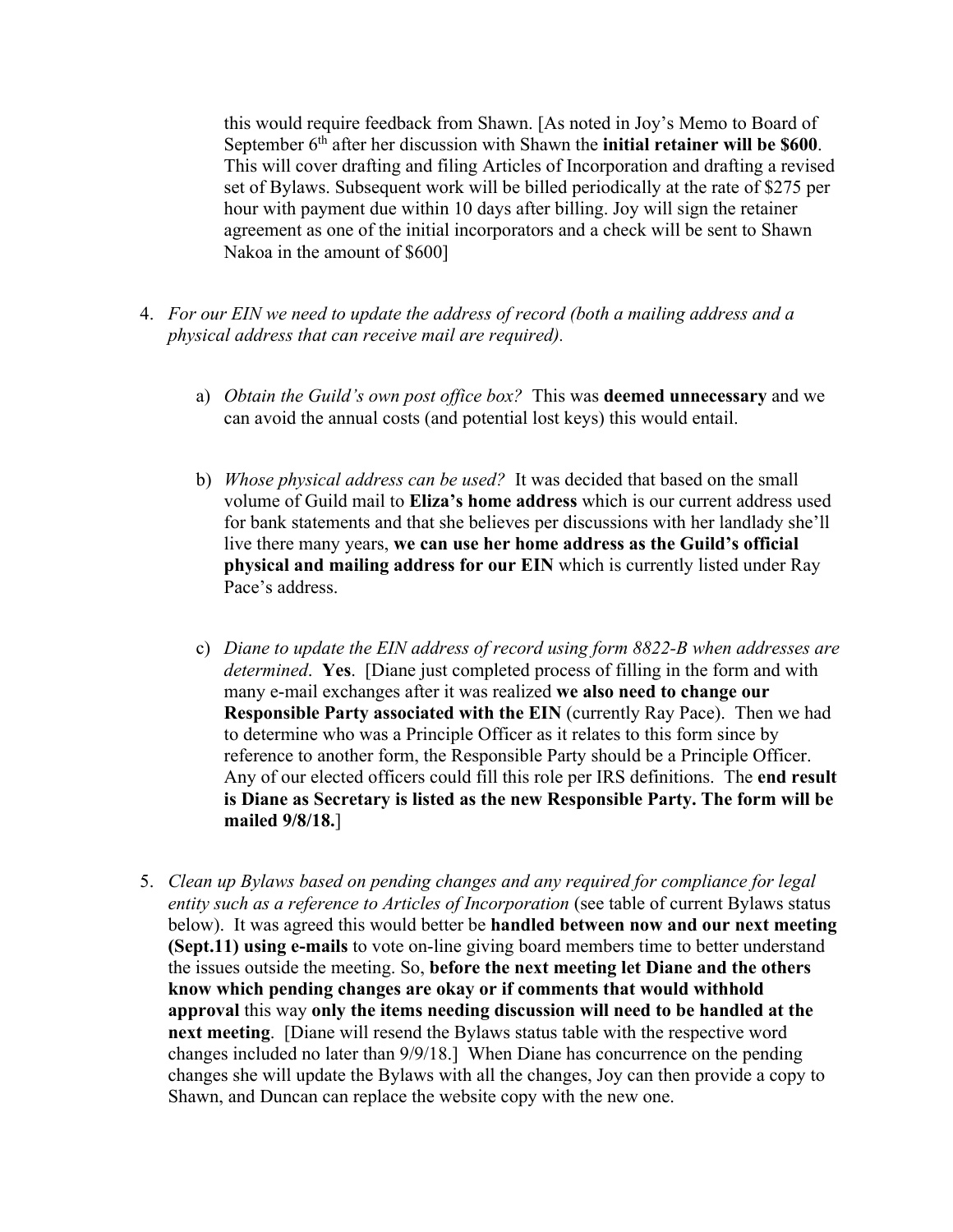Two other discussions occurred.

**One was relative to the Guild sponsoring events where a Board member or regular member were paid by the attendees, but the Guild would not be paying** for the event in any way; **would this be allowed?** We had decided in general and with prior discussion with the attorney that it would be inappropriate for Board members to be paid for their services for a Guild event as that defies the idea of the Board members serving at a non-profit and would bring up questions about those being legitimate expenses. But this question centered on attendees paying for the service directly to the person (even if a Board member). This was added to the questions **Joy would ask Shawn**. [**In Joy's Memo to Board of September 6th she has the reply**, Shawn called this proposal a "work-around" and said it would be prohibited by the federal government. **She said, "board members could go out on their own and give workshops and get paid by people attending, but that the Guild should not sponsor, take part in or lend its name to these workshops."** Also implies any Guild workshops/events should be free of any payments to Board members.]

The second discussion was about **maintaining respectful behavior with each other in our meetings**. A possible oath of respect was revisited, but after discussion it was agreed that was not necessary nor necessarily a good solution. **A reminder at the beginning of each meeting to show respect and to avoid personal attacks was suggested**. One such reminder Bruce said he used at meetings he ran was to tell those coming to "leave your guns at the door" to avoid any personal attacks. If the line seemed to be crossed during a meeting repeating the reminder of "leaving guns at the door" or a similar phrase helped to diffuse such a situation.

### The **next regular Board meeting date was set for Tuesday, September 11th at 1:30pm-3:30pm**.

The meeting was adjourned at 2:55 pm.

Respectfully submitted, Diane Revell, Secretary

Attachments:

- 1. Table comparing  $501(c)(3)$  Qualified Charity with  $501(c)(3)$  Social Club
- 2. Memo to Board of September 6, 2018 by Joy Fisher
- 3. Retainer Letter for work by attorney Shawn Nakoa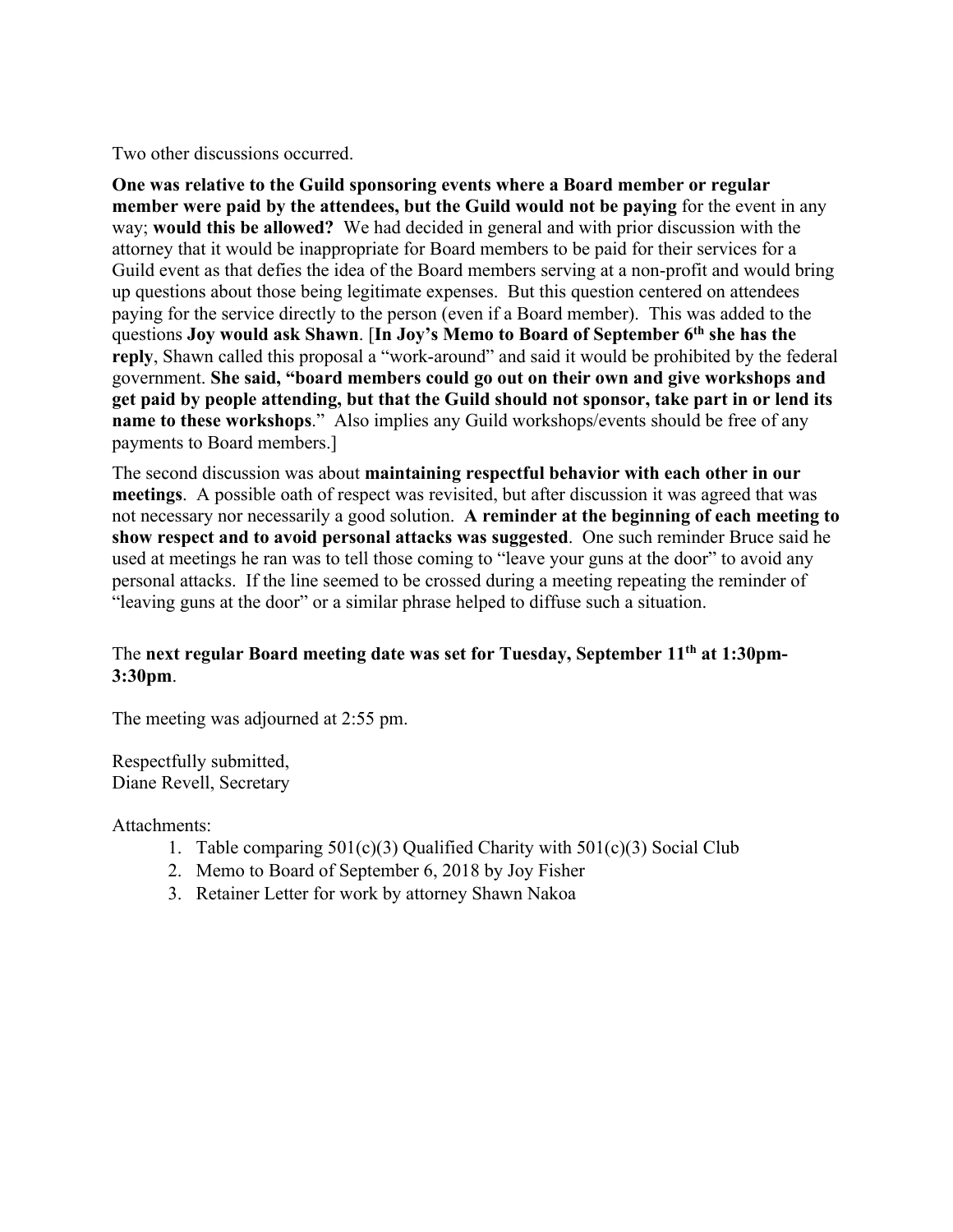|                                            | 501(c)(3) Qualified Charity                                                                                              | $501(c)(7)$ Social Club                                                                                                                                                           |
|--------------------------------------------|--------------------------------------------------------------------------------------------------------------------------|-----------------------------------------------------------------------------------------------------------------------------------------------------------------------------------|
| <b>Purpose</b>                             | Religious, Educational, Charitable, Scientific,<br>Literary,                                                             | Pleasure, recreation, social activities                                                                                                                                           |
| <b>Examples</b>                            | churches, charities, private schools, homeschool<br>programs with an educational or religious purpose                    | Fraternities, sororities, country clubs, hobby clubs,<br>homeschool support groups                                                                                                |
| <b>Requirements</b>                        | No private inurement allowed. Upon dissolution<br>all assets must be distributed to another $501(c)(3)$<br>organization. | Personal contact, fellowship and co-mingling of members.<br>No private inurement allowed.                                                                                         |
| <b>Activities</b>                          | Can hold programs, sell services and products as<br>part of their exempt purpose.                                        | Can provide meals or services only to members in<br>connection with club activities                                                                                               |
| <b>Tax deductible</b><br>donations allowed | Yes                                                                                                                      | No                                                                                                                                                                                |
| Tax exempt (no<br>taxes on profits)        | Exempt from federal income tax unless the<br>organization has unrelated business income                                  | Exempt from federal income tax on income derived from<br>members; other income taxed                                                                                              |
| <b>Source of Income</b>                    | Membership fees, fees for services, donations,<br>fund raisers, program fees                                             | Primarily (65% or more) of the income must come from the<br>membership                                                                                                            |
| Membership                                 | Serving the public or the "public good" (i.e. the<br>education of children is a public good)                             | Limited membership and consistent with the purpose of the<br>club                                                                                                                 |
| <b>IRS Application</b><br><b>Required?</b> | 1023 or 1023-EZ                                                                                                          | Yes, if gross revenues over \$5,000/year. File Form No. The IRS does not require $501(c)(7)$ organizations to file<br>an application. They can "self-proclaim" tax exempt status. |
| <b>Annual IRS</b><br><b>Reporting</b>      | Form 990-N, Form 990-EZ or Form 990                                                                                      | Form 990-N, Form 990-EZ or Form 990                                                                                                                                               |
| Legislative<br>Lobbying<br>permitted?      | Insubstantial lobbying allowed (less than 20% of<br>total expenses). No endorsement of a candidate.                      | No limit on legislative activity as long as it furthers the<br>exempt purpose                                                                                                     |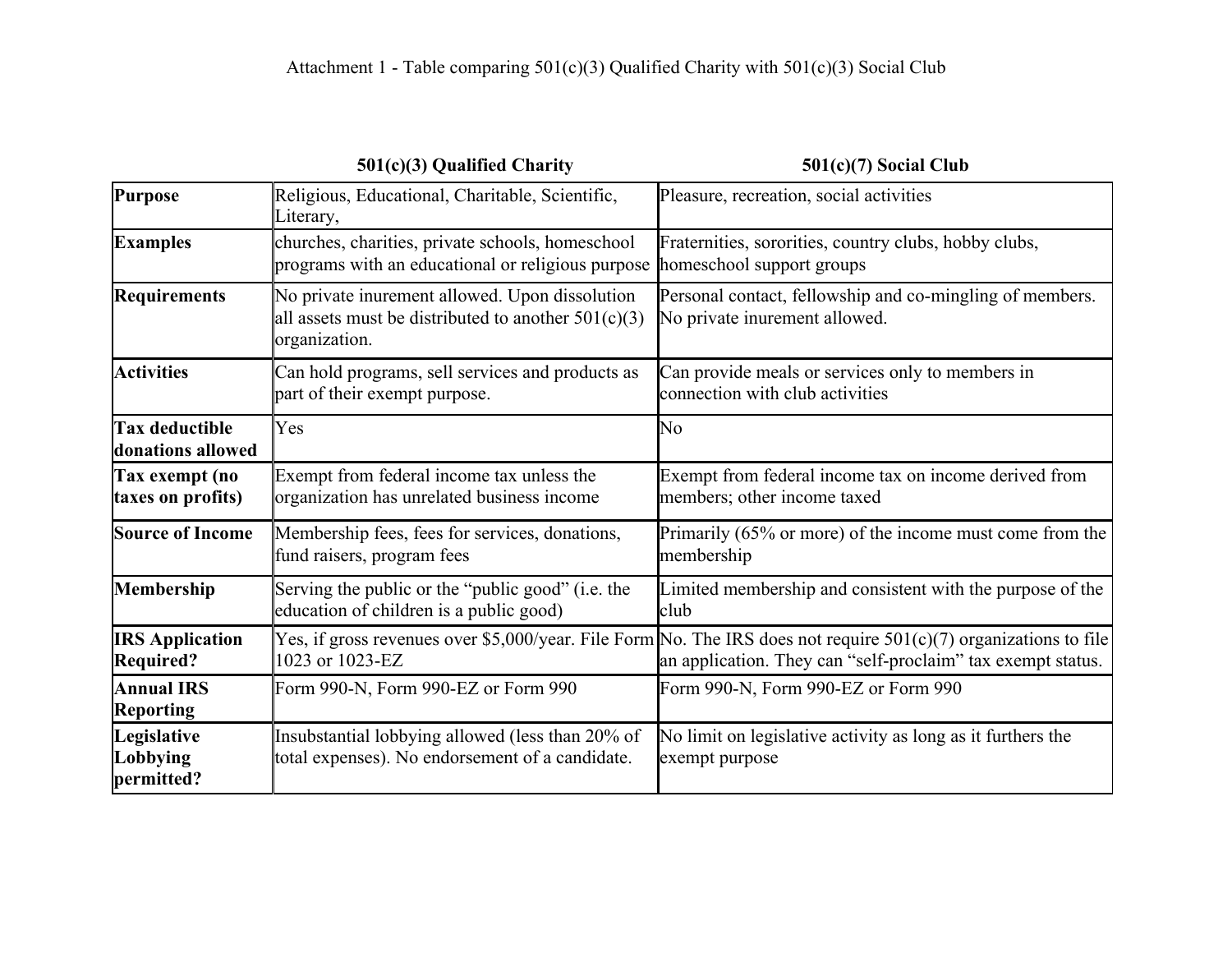Memo to Board From Joy

September 6, 2018

I have just talked to Shawn Nakoa. I asked her three questions.

1. Could she give us a rough timeline and costs for filing the Articles of Incorporation?

Shawn said she estimates the articles of incorporation will take about one hour to do. She will start them as soon as we provide her with answers to three questions:

- a) Who will act as the registered agent? The registered agent is the person who receives service of process if HWG is sued. She needs the person's full name and a physical address where mail can be delivered to that person.
- b) Where should the mailing address of the "principal address" of HWG be? She indicated it could be the same as the address above.
- c) She wants full names and addresses (both physical and mailing addresses) of three "incorporators" from among the group who met with her in her office. I will give mine; Cece is away, so I wonder if Bruce and Diane will give theirs.

When she has this information, Shawn can complete and file the Articles of Incorporation. If you will send me this information, I will forward it to Shawn.

2. I also asked Shawn about the proposal to have the Guild "sponsor" workshops offered by board members for a fee to be charged directly by the workshop presenter to those attending the workshop so that the Guild would not be in the position of paying board members for services.

Shawn called this proposal a "work-around" and said it would be prohibited by the federal government. She said board members could go out on their own and give workshops and get paid by people attending, but that the Guild should not sponsor, take part in or lend its name to these workshops. She said she can address this topic in more depth when she comes to our board meeting after the articles of incorporation are filed.

3. I also raised Diane's question about the "principal officer" for purposes of filing a change of address for the EIN. She indicated that, for that purpose, Diane could be the "principle officer."

Shawn also said that she has reviewed our bylaws and that they could use some work. She said she can prepare bylaws for us to look at, and she estimates that would take approximately two more hours of her time. In this regard, she would like the names and addresses (physical and mailing) for our current board. If you will send those to me, I will forward them to her.

She is preparing a letter of engagement for this initial work (the articles of incorporation and the bylaws) at a cost of \$600 and will send it to me to sign. I have already promised to donate an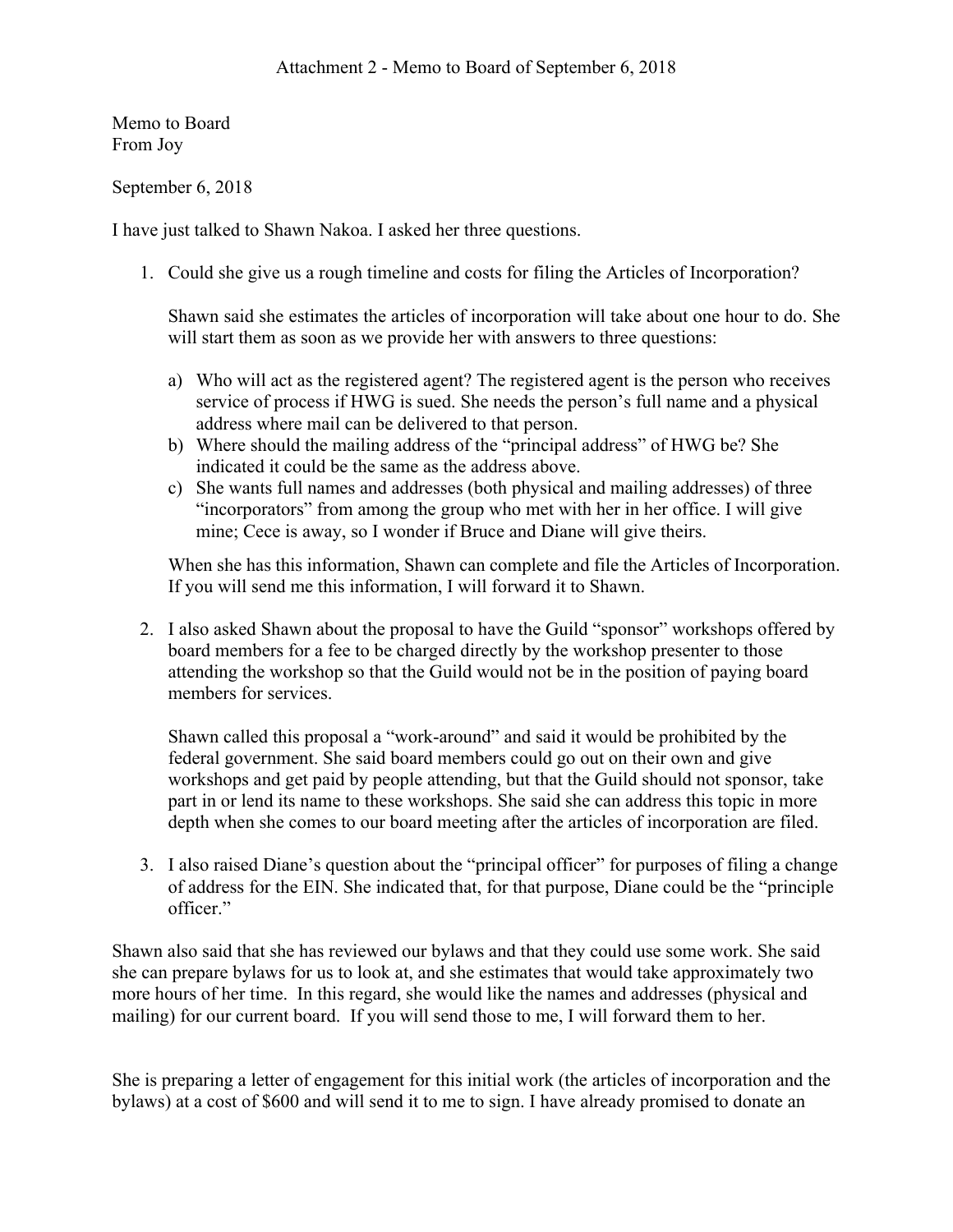additional \$500, and expect to have \$100 left over from reimbursements promised from Bruce, Bob and Diane (I have received \$100 from Cece), so we have enough for this initial amount.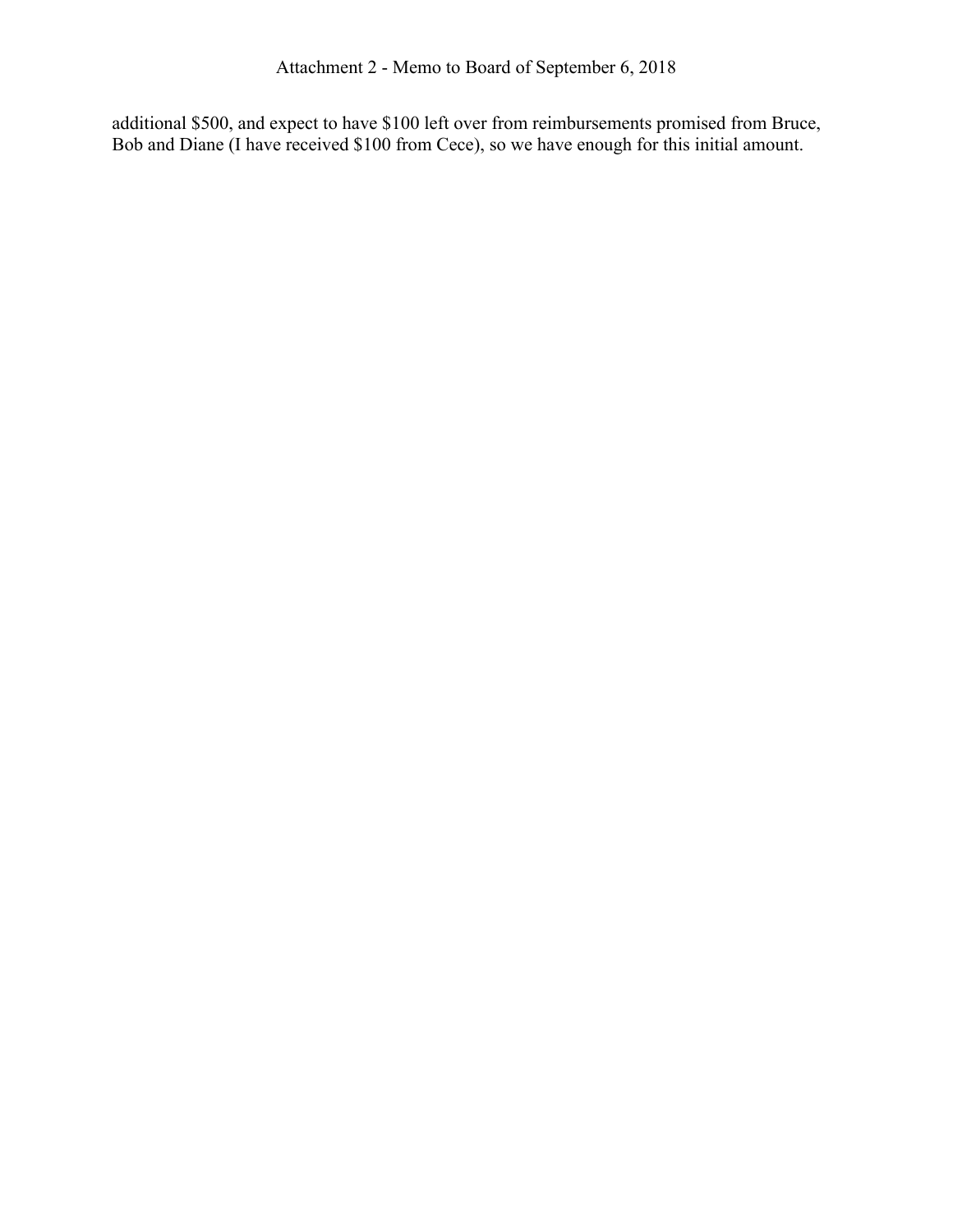# RUSHMOORELLP

A Limited Liability Law Partnership

Attorneys at Law

Offices Honolulu and Kona

Kona Office: 75-167 Kalani Street , Ste. I 05, Kailua-Kona, Hawaii 96740 / Tel. (808) 324-7575 / Fax (808) 324-7576

**SHAWN MAILE NAKOA** *Resident Partner* Email: snakoa@rmkona.com

September 7, 2018

Via E-mail: jfisher979@yahoo.ca

Hawaii Writers Guild c/o Joy Fisher P. 0. Box 1764 Kamuela, Hawaii 96743

### **Re: Retainer and Fee Agreement**

Dear Ms. Fisher:

Thank you for asking us to assist the Hawaii Writers Guild in regard to drafting the Articles of Incorporation, Revision of By-Laws and formation of a  $501(c)(3)$  corporation.

We would be pleased to assist the Hawaii Writers Guild in these matters on the terms outlined in this Agreement.

Professional Fees . You (the "Client") have retained the services of Rush Moore LLP, A Limited Liability Law Partnership (the "Firm")/Shawn Maile Nakoa as Resident Partner, to represent you in this matter. For your information Ms. Nakoa's current hourly billing rate effective January 1, 2018 is \$275.00. Our fee for most cases and projects are based on the time value of the work performed on the assignment. The time value of work performed is the product of the time spent on the matter by the attorney and the hourly rate assigned for work performed. Our billing unit is one-tenth of an hour (i.e., six-minute increments). Hourly rates are reviewed and adjusted from time to time, typically once a year, and accordingly may change during the course of our representation. Any such changes will be applicable in determining the time value of work performed on a matter from the date they become effective.

The Client agrees that there may be occasions when the services of another attorney or legal assistant within the Firm may be of particular benefit to the Client's representation. The Client agrees to pay for such services when provided. The hourly rates for such services shall be comparable to the rates stated above. The Firm shall immediately notify the Client when additional services have been provided.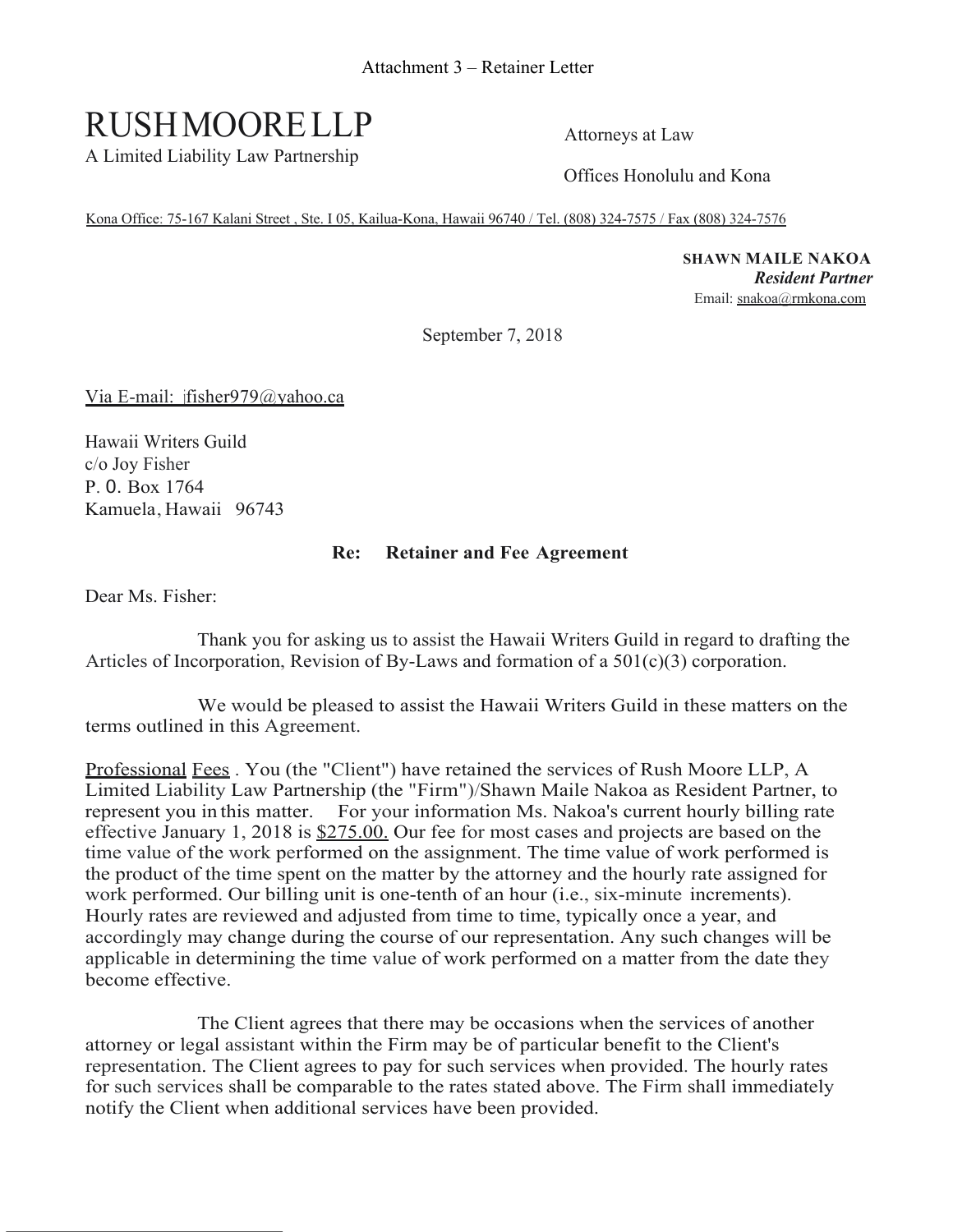State of Hawaii General Exc ise Tax. A charge of 4.166% on legal fees is added to each of our bills.

Costs and Disbursements. In addition to fees for services, we charge separately for certain costs incurred and for disbursement s made in connection with each representation. These include such items as charges for certain internal services performed by the firm, such as for photocopying (at fifteen cents per page), sending facsimiles ("faxes") (at twenty-five cents per page) and staff overtime (when required by the exigencies of the client matter); these also include charges to reimburse our firm for disbursements made to third parties, such as filing fees, long-distance telephone charges (including such charges for faxes, postage, court rep orters, travel expenses (including air fare at coach rates unless the client approves first or business class travel) , courier charges, and other disbursements made on the client's behalf. Invoices for costs incurred to third parties on a client's behalf may be forwarded to the client for direct payment, rather than being paid by the firm and reimbursed by the client. When substantial expenses are anticipated, the firm may require that monies to cover those expenses be advanced. For certain types of expenses, such as telephone toll charges and shipping/courier/freight expenses, a client may not be billed on a current basis, since there may be a delay by the provider in billing our firm for these expenses.

We may engage the services of outside consultants (such as expert witnesses, translators, appraisers and engineering firms) to facilitate our representation of a client's interests, and may advance their fees and disbursements or have them billed directly to the client. Regardless of how the billing arrangements are established, the client remains ultimately responsible for the payment of the fees and disbursements of such outside consultants.

Computerized Research. Computerized research is usually more thorough and efficient, and involves less total cost to the client , than if we performed equivalent research without the benefit of computer assistance. For research that involves searches of database outside our firm, we are charged for that research by the third parties(Lexis or Westlaw) providing these databases. In addition to our fees for the time spent by the attorney conducting such research, we pass on to the client the charges to our firm made by these third parties for the searches.

Retainer or Deposit. It is our standard practice to require a retainer for all new matters. The Firm will apply the retainer to your monthly billing. In this matter, as discussed with you, we would require a retainer in the amount of **\$600.00 . As discussed, this \$600.00 figure is estimated to cover attorney's fees for drafting the Articles of Incorporation and substantially revising the By-Laws. Further work regarding the application for formation of! 501(c)(3) will require! substantially higher retainer. In the event that services have been rendered, the charge for which exceeds the amount of the retainer Q!!. hand, the Client agrees that within ten days of the date of billing Client will ll!Y any**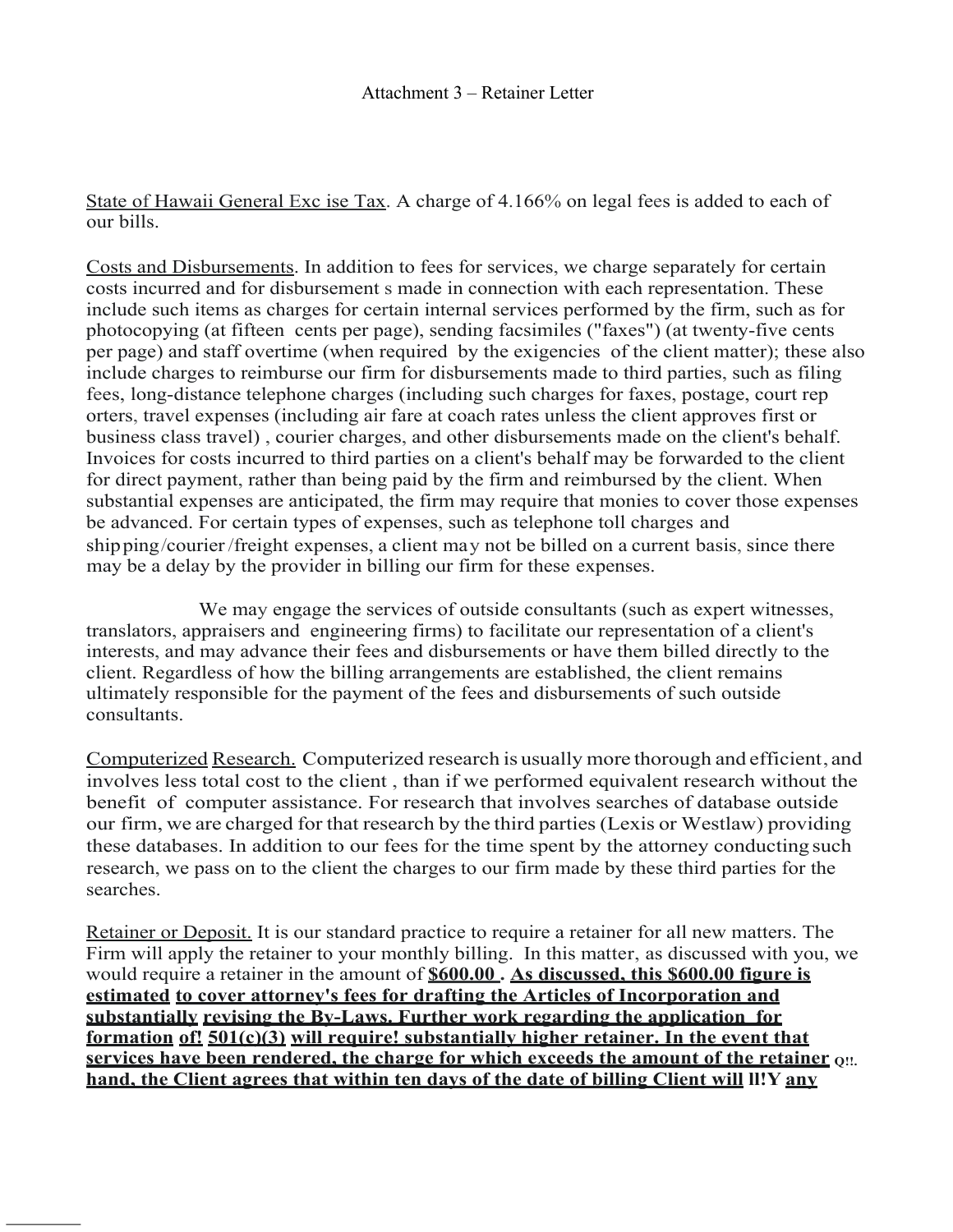**outstanding balance.** If the full retainer amount has been drawn upon for the Firm' s fees and costs the client may be required to deposit an additional retainer in an amount that is estimated to be necessary to pay for future fees and costs.

Billing and Interest on Unpaid Billings. The Client will be billed on a monthly basis. The billing will inform the Client of the amount of the retainer drawn upon for fees and costs, the remaining balance of the retainer, or any outstanding balance owed to the Firm. The Client shall pay any outstanding balance due within ten (10) days of the date of the bill. If the client fails to pay any bill when due, a late charge equal to 1% per month on the unpaid principal balance will be charged from the date of billing.

Billing Inquiries. Our objective is to provide high quality legal services for a fee that is reasonable taking into account all of the circumstances of the representation. Clients should contact us immediately if they have questions concerning our bills, billing policies, special bills or the services we are providing.

No Guaranty of Outcome. Client acknowledges the Firm /Shawn M. Nakoa has not represented any guarantee to the Client of the outcome of any legal matter.

Termination of Contract and Services. Client agrees that in the event any of the following occurs, the Firm may immediately cease all work and may withdraw from further representation of the Client in this matter:

- (a) The Client fails to pay an outstanding bill within thirty (30) days of the date of the bill, or
- (b) fails to maintain the retainer balance at the original amount set forth above, or
- (c) fails to pay any additional retainer in anticipation for hearing or trial as set forth above, or
- (d) disagrees with the firm /attorney as to the manner or advice in which the matter is to be handled such that the firm /attorney cannot effectively represent the Client.

Multiple Clients. In the event there is more than one client, each of the undersigned Clients agrees to be jointly and severally responsible for payment to the firm for any and all professional fees and costs.

*If you wish to have us represent you on the terms stated in this letter, please sign the enclosed copy of this letter in the space provided below and return it to us along with a check in the amount of your retainer, in the enclosed envelope. This engagement*